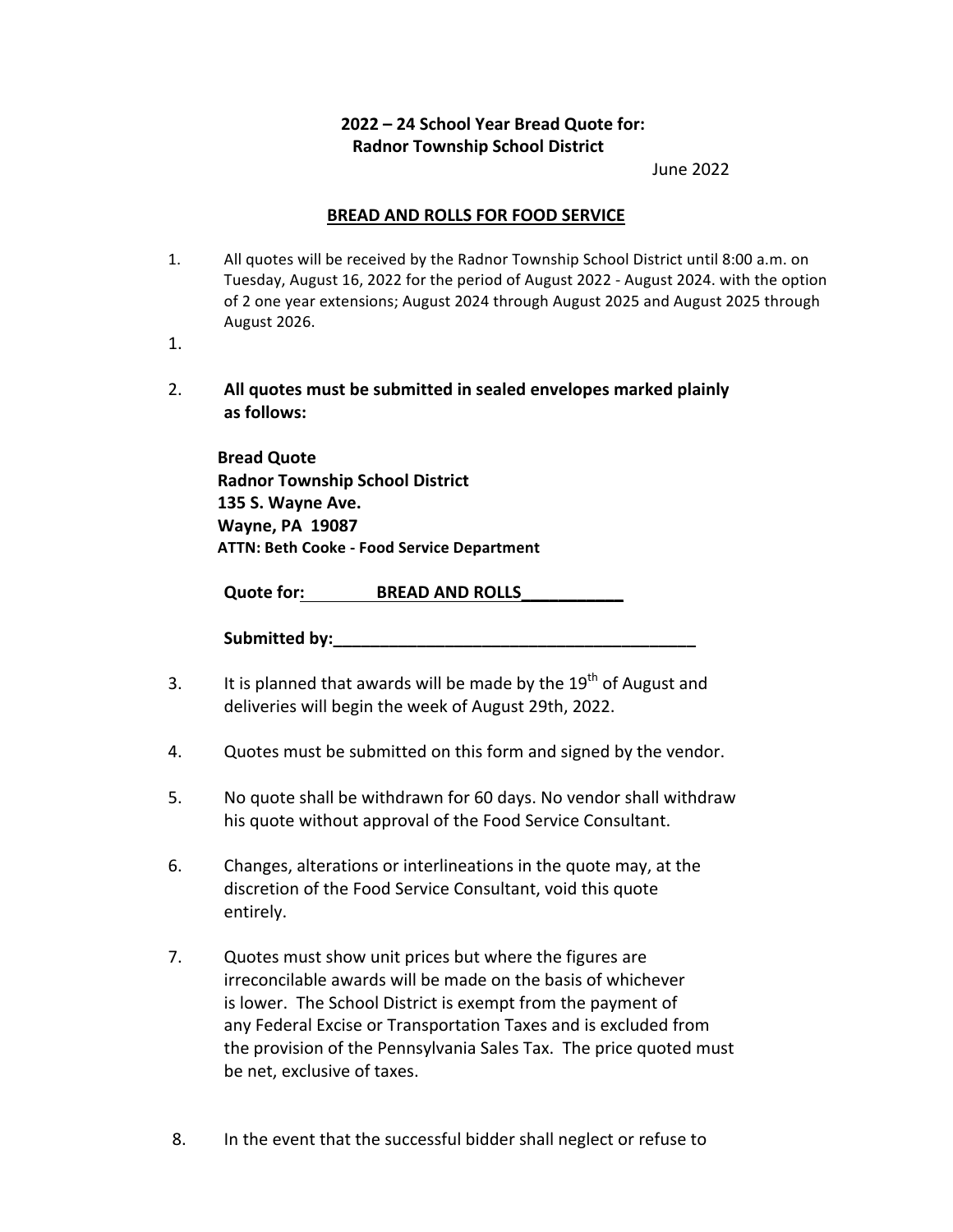furnish and deliver the said articles or any part thereof as provided in these specifications or to replace any which are rejected, then

### Page 2 Superintendent Contract Contract Contract Contract Contract Contract Contract Contract Contract Contract Contract Contract Contract Contract Contract Contract Contract Contract Contract Contract Contract Contract Co Continued - Conditions of Quote

the Food Service Consultant is authorized to purchase articles in conformity with this contract from such parties in such quantities and in such manner as it shall select at the expense of the successful vendor, or to cancel this contract, reserving to itself nevertheless all rights for damages which may be incurred by the School District.

- 9. The vendor agrees that if the contract is awarded to him he will neither assign nor transfer, in whole or in part, or sublet any right or privileges which may accrue to him under the terms of the contract or any money which might become due to him thereunder.
- 10. Vendor shall submit firm prices. The Food Service Consultant, at her sole discretion may reject any quote containing escalator provisions. Prices should not include the excise tax on items that are exempt from tax for school purposes. Proper exemption certificates will be furnished with the order upon the request of the supplier. The quote prices must include any other taxes required, all containers and the cost of delivery.
- 11. Service will begin on or about August 29, 2022 and terminate on August  $31^{st}$ , 2023 to schools assigned by the Food Service Consultant. Packing slip is to be enclosed with each shipment and each slip priced. Send monthly statements to the Food Service Department, at the Radnor Township School District.
- 12. All articles must be delivered to the schools assigned and at the prices set forth inside the building. Delivery is to be made between 6:30 a.m. and 9:30 a.m. See attached sheet for locations.
- 13. The Food Service Consultant reserves the right to accept or reject any or all quotes, in whole or in part, at the Food Service Consultant's sole discretion.
- 14. Samples are to be submitted with quote.\*\*\* (Exception: Current Vendor)
- 15. Any new product formulated and offered for sale by the awarded vendor to schools after this bid is awarded must offer said product to Schools at a comparable bid price.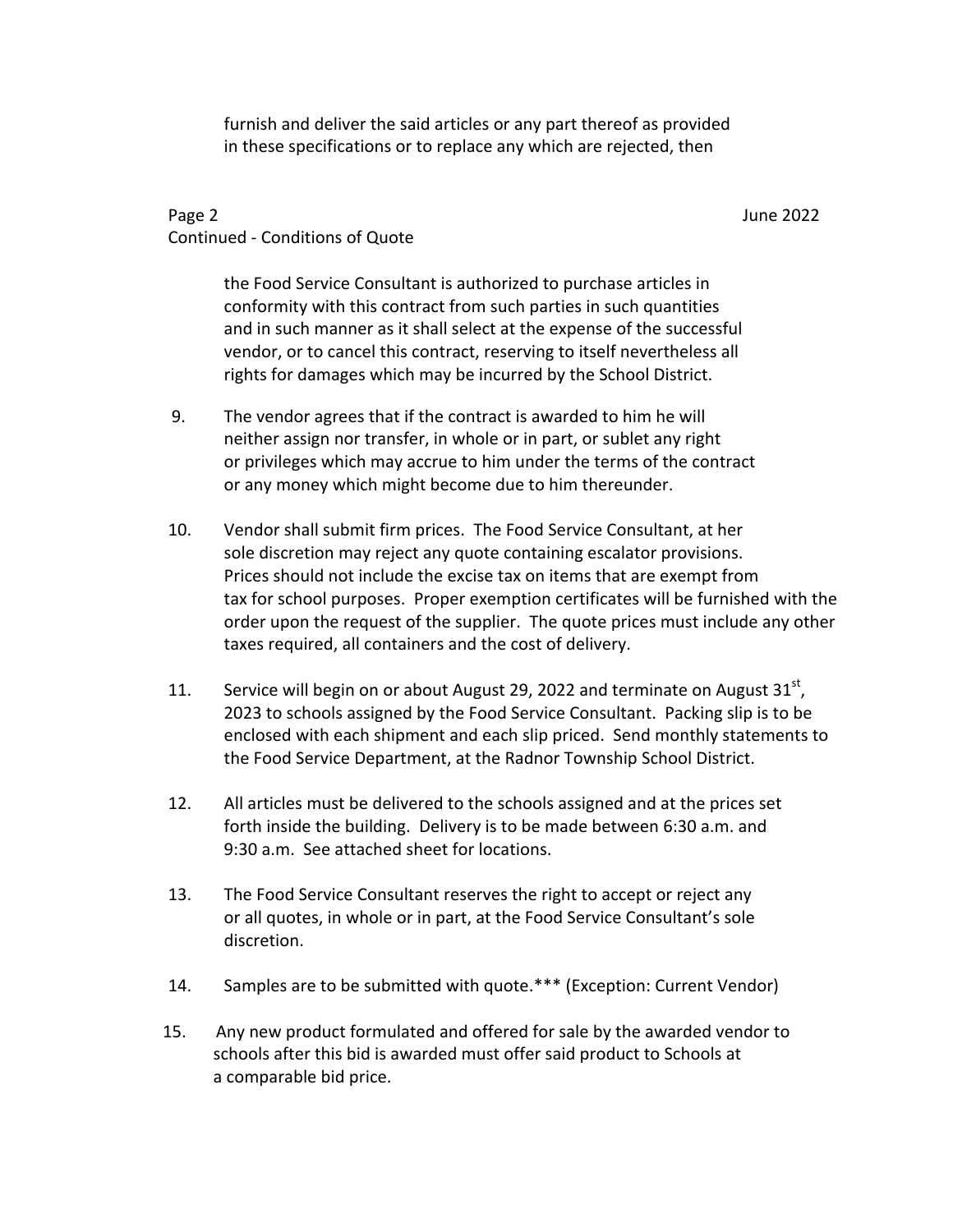16. Vendors must supply complete nutritional information of all products. Grams of credible whole grain and grain servings per serving size must be included. Ingredient list needed for children with allergies. \*Please submit with quote.

Page 3 June 2022

#### BREAD AND ROLLS FOR FOOD SERVICE

#### **SPECIFICATIONS**

- 1. The vendor may submit quotes on the complete list or partial list.
- 2. All articles must be delivered at the prices quoted and at the places set forth inside the building or in container outside door.
- 3. Bread and Rolls shall be:

Crust - Uniform in color and thickness.

Shape - Even, with gently rounded top.

Color - Golden brown.

Interior Crumb - Clear white or slightly creamy.

- Texture of the grain Should be soft and velvety, no large holes. Grain should be soft and delicate, not crumbly and doughy.
- Calcium or Sodium Propionate Should be not more than 0.32 parts of flour used for white bread.

Moisture Content - Not to exceed 38%.

Bread should be covered. Rolls in trays and not in bags.

All rolls to be sliced if specified by Manager.

4. Where weight or size is not given, vendor may insert the weight and size of the product.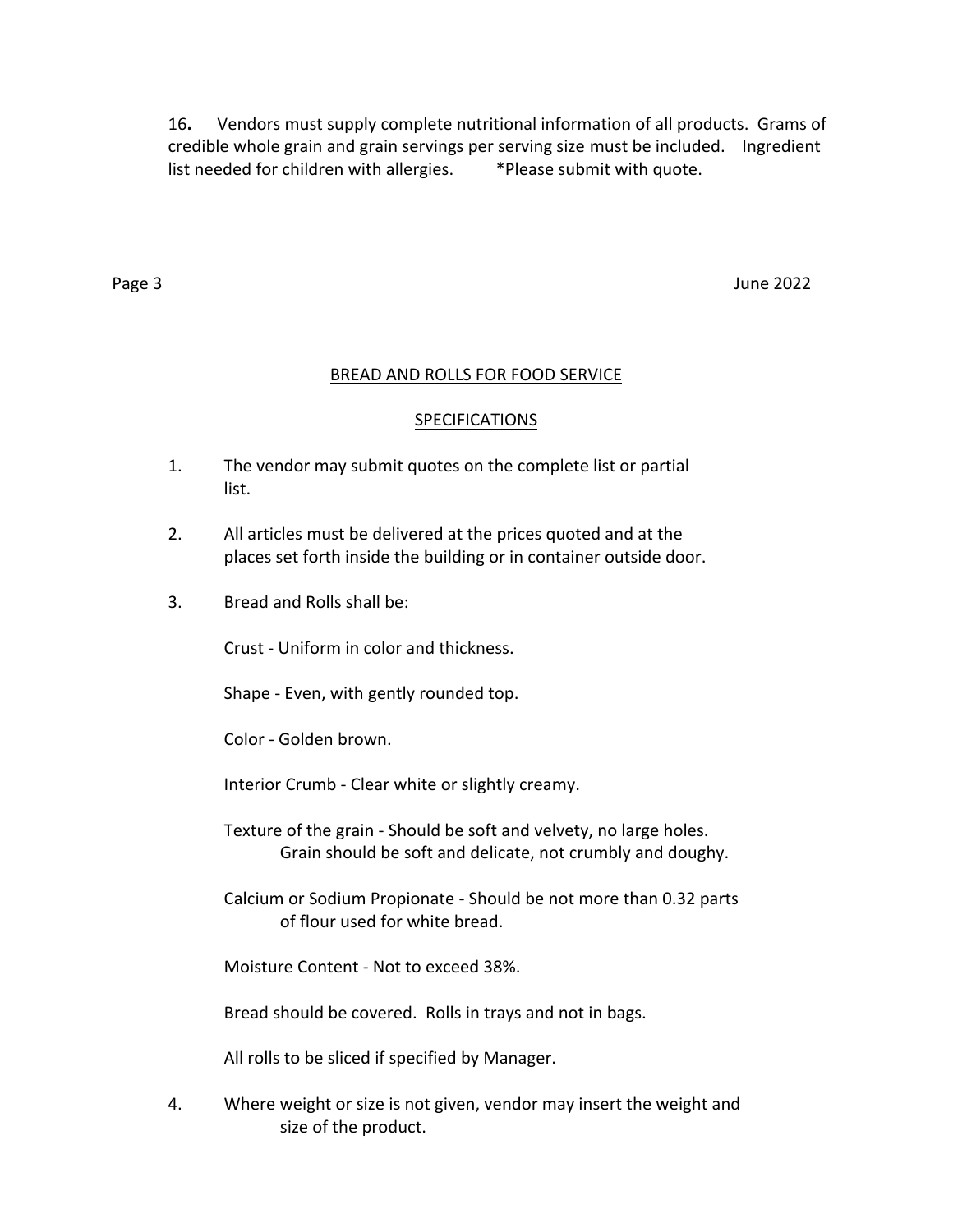Page 4 June 2022

# BREAD AND ROLLS FOR FOOD SERVICE

# It is requested that each individual roll have not more than 350 mg. of sodium per serving.

|                       |               |             | <b>GROSS</b>      | <b>GROSS</b>      |             |             |             | <b>NSLP</b> |
|-----------------------|---------------|-------------|-------------------|-------------------|-------------|-------------|-------------|-------------|
|                       | <b>WEIGHT</b> |             | <b>UNIT PRICE</b> | <b>UNIT PRICE</b> |             | # of gm. of | Grain       |             |
|                       | OR            | <b>UNIT</b> | W/O GOV'T         | W GOV'T           |             | Whole Grain | Servings    |             |
| <b>PRODUCTS</b>       | LENGTH        | <b>SIZE</b> | <b>COMMODITY</b>  | COMMODITY         | Per Serving |             | Per Serving |             |
| Whole Wheat           |               |             |                   |                   |             |             |             |             |
| <b>Bread</b>          |               |             |                   |                   |             |             |             |             |
| Sq. Rye Bread         |               |             |                   |                   |             |             |             |             |
| <b>Italian Bread</b>  |               |             |                   |                   |             |             |             |             |
| 12 Grain Bread        |               |             |                   |                   |             |             |             |             |
| WW Hot Dog            |               | Per         |                   |                   |             |             |             |             |
| Roll                  |               | Doz.        |                   |                   |             |             |             |             |
| <b>WW Hot Dog</b>     |               | <b>Bulk</b> |                   |                   |             |             |             |             |
| Roll                  |               |             |                   |                   |             |             |             |             |
| WW Hamb. Roll         |               | Per         |                   |                   |             |             |             |             |
|                       |               | Doz.        |                   |                   |             |             |             |             |
| WW Hamb.              |               | <b>Bulk</b> |                   |                   |             |             |             |             |
| Roll                  |               |             |                   |                   |             |             |             |             |
| Snowflake Roll        |               | Per         |                   |                   |             |             |             |             |
|                       |               | Doz.        |                   |                   |             |             |             |             |
| <b>WW Dinner Roll</b> |               |             |                   |                   |             |             |             |             |
| Hoagie Roll           |               |             |                   |                   |             |             |             |             |
| <b>WW Hoagie Roll</b> |               |             |                   |                   |             |             |             |             |
| Kaiser Roll -         |               |             |                   |                   |             |             |             |             |
| Mini                  |               |             |                   |                   |             |             |             |             |
| Kaiser Roll           |               |             |                   |                   |             |             |             |             |
| <b>Bagels</b>         |               | Per         |                   |                   |             |             |             |             |
|                       |               | Doz.        |                   |                   |             |             |             |             |
| Mini Danish           |               | Per         |                   |                   |             |             |             |             |
|                       |               | Doz.        |                   |                   |             |             |             |             |
| Assorted              |               |             |                   |                   |             |             |             |             |
| <b>Muffins</b>        |               |             |                   |                   |             |             |             |             |
| <b>WW English</b>     |               | Per         |                   |                   |             |             |             |             |
|                       |               |             |                   |                   |             |             |             |             |
| <b>Muffins</b>        |               | Doz.        |                   |                   |             |             |             |             |